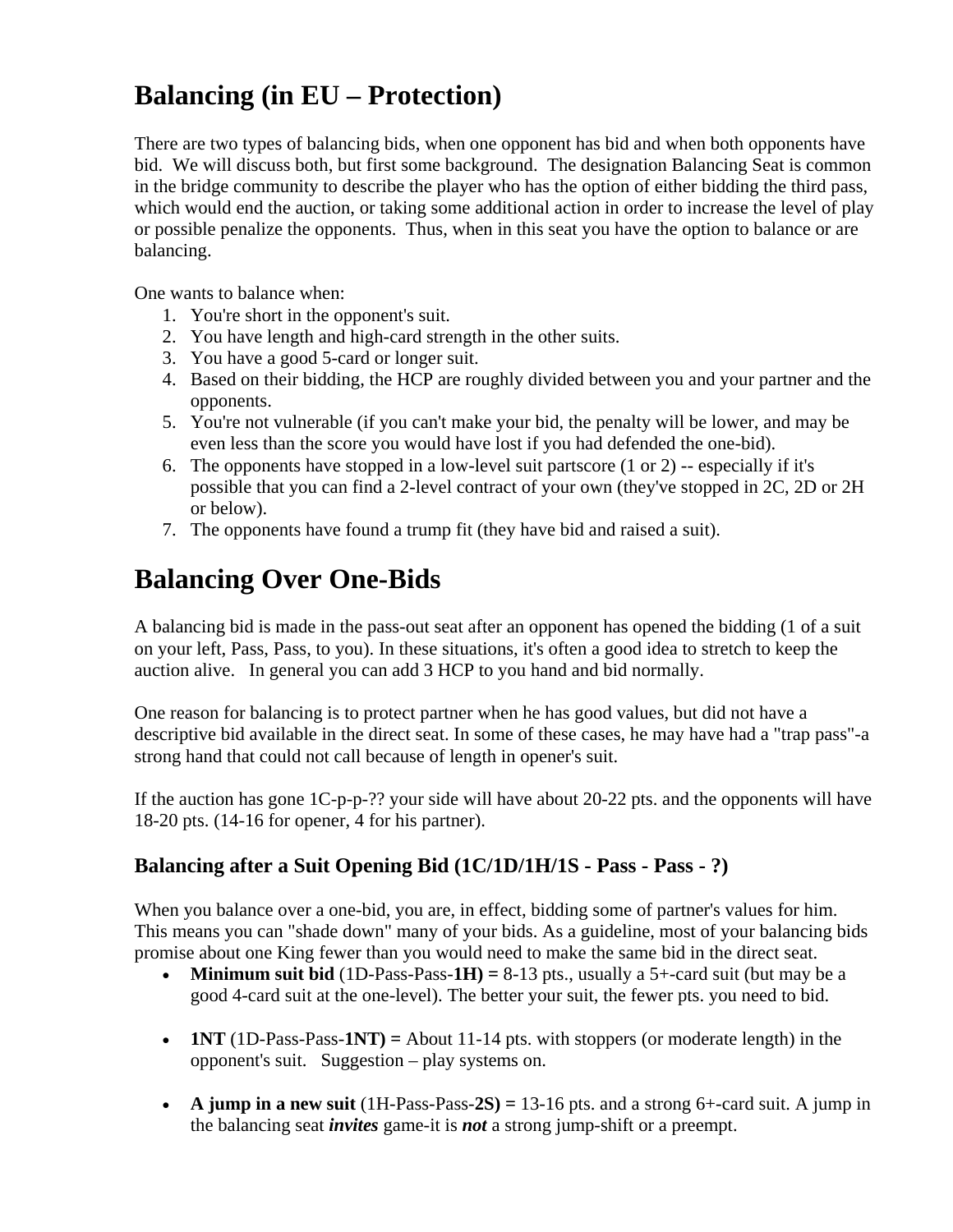- **Double** = for takeout, showing  $10+$  pts. with shortness in the opponent's suit. A takeout double can also be used to start the description of a better hand (14+ pts.) that was too strong to balance with a simple suit bid or 1NT. After partner responds to your double, you can show the stronger hand by rebidding 1NT (to show 16-18 pts.) or freely bidding a new suit (to show  $14+$  pts. and a 5+-card suit).
- **Bid of the opponent's suit** (1H-Pass-Pass-**2H**) = This is called a *cuebid,* and depending we have defined it as Micheals
- **Jump to 2NT** (1S-Pass-Pass-**2NT**) = Unusual, showing length in the two lower unbid suits (this meaning is probably more valuable).

### **Balancing Over an Opening Notrump (1NT - Pass - Pass - ?)**

In this class we will still play Cappalletti. But lots of people have various agreements, so make sure to ask.

When balancing over  $1NT$  it important to have the right type of values. Remember the strong hand will be sitting over you. Strangely enough, less is actually more. If you have a two count and it cause 1NT-p-p with Jxxxx, Jxxxx, xx, x 2D is automatic. As RHO is limited to 7 HCP, LHO has 15-17, so partner must at lead has 14 count, and on overage more. You shape, will give him/her an excellent chance of making it. Now if you have KJxxx, KJxxx, Kx, K, while have a lot more HCP, I'm less likely to expect partner to make this one, as the As and Qs will be sitting over me.

#### **Responder's Bids (after partner balances over a one-bid)**

Remember that partner may have stretched to keep the auction open for you, so don't hang him/her. In general, most of your responses promise about one Queen more than you would have if partner had taken action in the direct seat.

#### **If partner balances with a suit** (showing 8-13 pts.):

Don't get too excited. Partner usually has less than opening-bid strength, so you should usually pass if you have a weak hand without a fit. The meanings of your other bids are:

- **"Free" raise of partner's suit** (1H-Pass-Pass-1S / Pass-**2S**) shows a constructive hand  $(8-12$  playing pts.).
- **Competitive raise of partner's suit** (over an intervening bid -- 1H-Pass-Pass-1S / 2H-**2S**) shows support, but may be made with a slightly weaker hand than a free raise. If opener bids again (or if his partner comes into the auction), compete if you have a fit and fair playing strength  $(7 + \text{pts.})$ .
- **Jump raise of partner's suit** (1H-Pass-Pass-1S / Pass-**3S**) invites game -- 11-13 playing points.
- **Low-level notrump bid** shows good strength, stoppers in the opponent's suit and no fit for partner's major. ( $1NT = about 9-12$  pts.. A jump to  $2NT = 12-13$  pts. A jump to  $3NT = 14 + pts.$ )
- **New suit** (1H-Pass-Pass-1S / Pass-2D) shows a 5+-card suit and good playing strength. If partner balanced with a major, your new-suit bid usually denies support for his suit.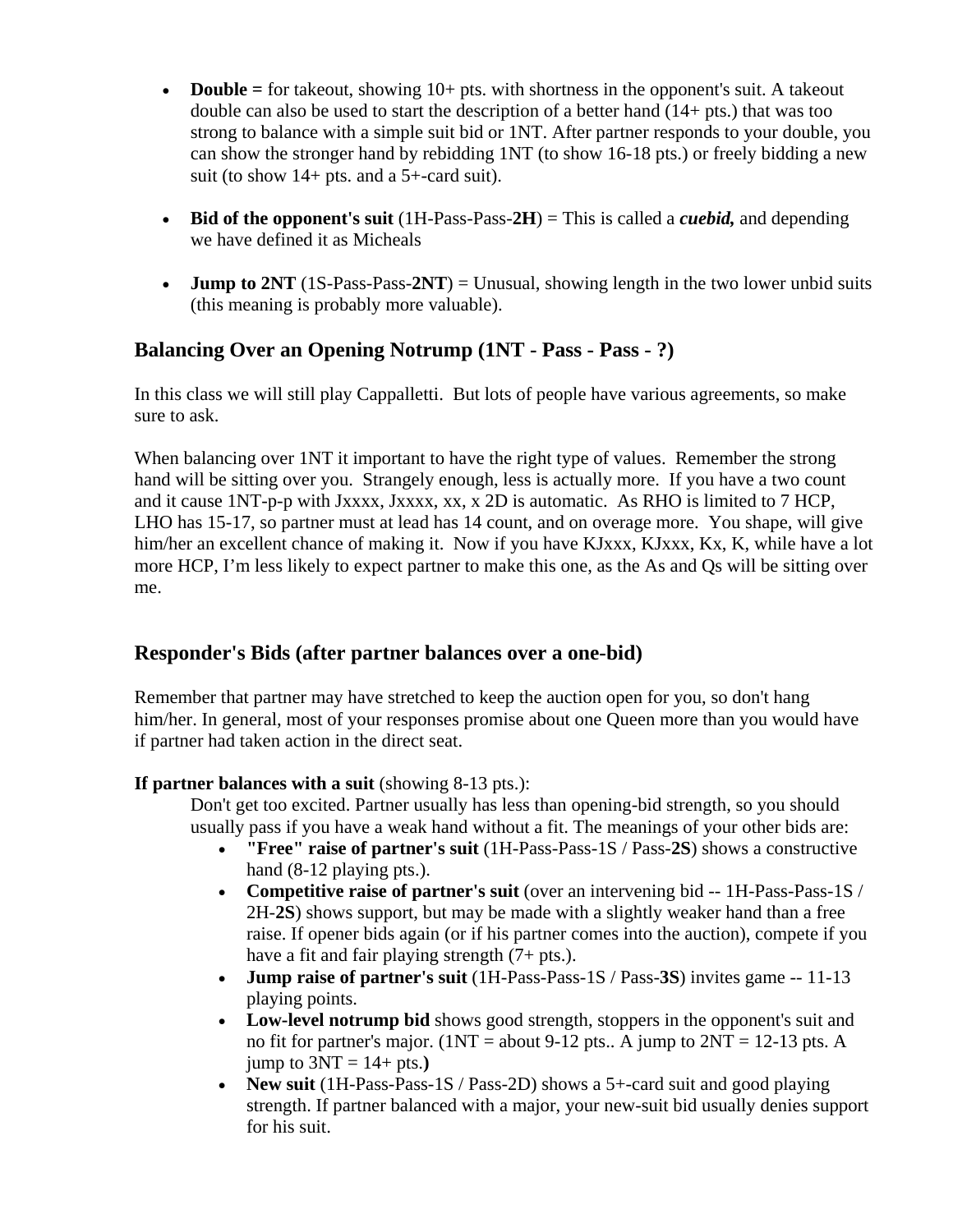• **Cuebid** (bid of the opponent's suit -- 1C-Pass-Pass-1S / Pass-**2C**) Artificial, showing a **very** strong hand and interest in game – we have not discussed this yet.

#### **If partner doubles** (showing 10+ pts.):

Remember that partner can be relatively light in high-card points, so don't hang him/her. With most hands, respond at the cheapest level possible (don't jump, even with 10-11 pts.). If partner has a full opening bid, he'll usually bid again.

**If partner balances with 1NT** (showing 11-14 pts.):

**"System on"** -- 2C is Stayman, transfers, 2NT invitational.

## **Balancing after both opponents have bid**

## **If the opponents stop in 1NT (they bid 1C-1H-1NT or 1D-1NT, etc.):**

Balancing in the pass-out seat is somewhat risky because the opponents don't have a fit. You'll want to have some extra strength to balance over these auctions. As a result, most of your actions suggest at least moderate length in the suit bid on your right (because if you had shortness in that suit, you probably would have made a bid earlier in the auction).

Some pairs like to play a double in these auctions as a "trap pass", showing a strong holding in the suit bid on your right. In this case, responder shouldn't be afraid to pass and lead dummy's suit.

### **Balancing Actions**

If you're in the pass-out seat after the opponents stop in a part score, the meanings of your bids are:

- **Double** (1H-Pass-2H-Pass / Pass-**DBL**) = For takeout. You may be fairly light for this action if you have the right shape (shortness in their suit). A typical hand for a balancing double after the opponents stop in 2H would be:  $\triangle$ QJ72  $\triangleleft$ 2  $\triangle$ AJ76  $\triangle$ Q1053.
- **Suit bid** (1H-Pass-2H-Pass / Pass-2S) = A one-suited hand that doesn't have the right pattern for a takeout double. Your failure to make a direct overcall at your first turn tells partner that your suit may not be robust:  $\bullet$ **J7432**  $\bullet$ **832**  $\bullet$ **A7**  $\bullet$ **K107**.
- **Notrump** (1H-Pass-2H-Pass / Pass-2NT) = Unusual, showing length in the two lowest unbid suits (usually the minors). A balancing bid of 2NT is never natural; partner should always pull this to one of your suits. If the opponents stop in 2H, your balance of 2NT would show a hand like:

 $\bullet$ 7  $\bullet$  J72  $\bullet$  AJ104  $\bullet$  QJ972.

## **Responding to Partner's Balancing Bid**

When partner balances over the opponent's low-level contract, it's important to remember that he has essentially already bid your cards for you. Your partnership's goal is to find a fit and a safe part score, *not* to bid a game.